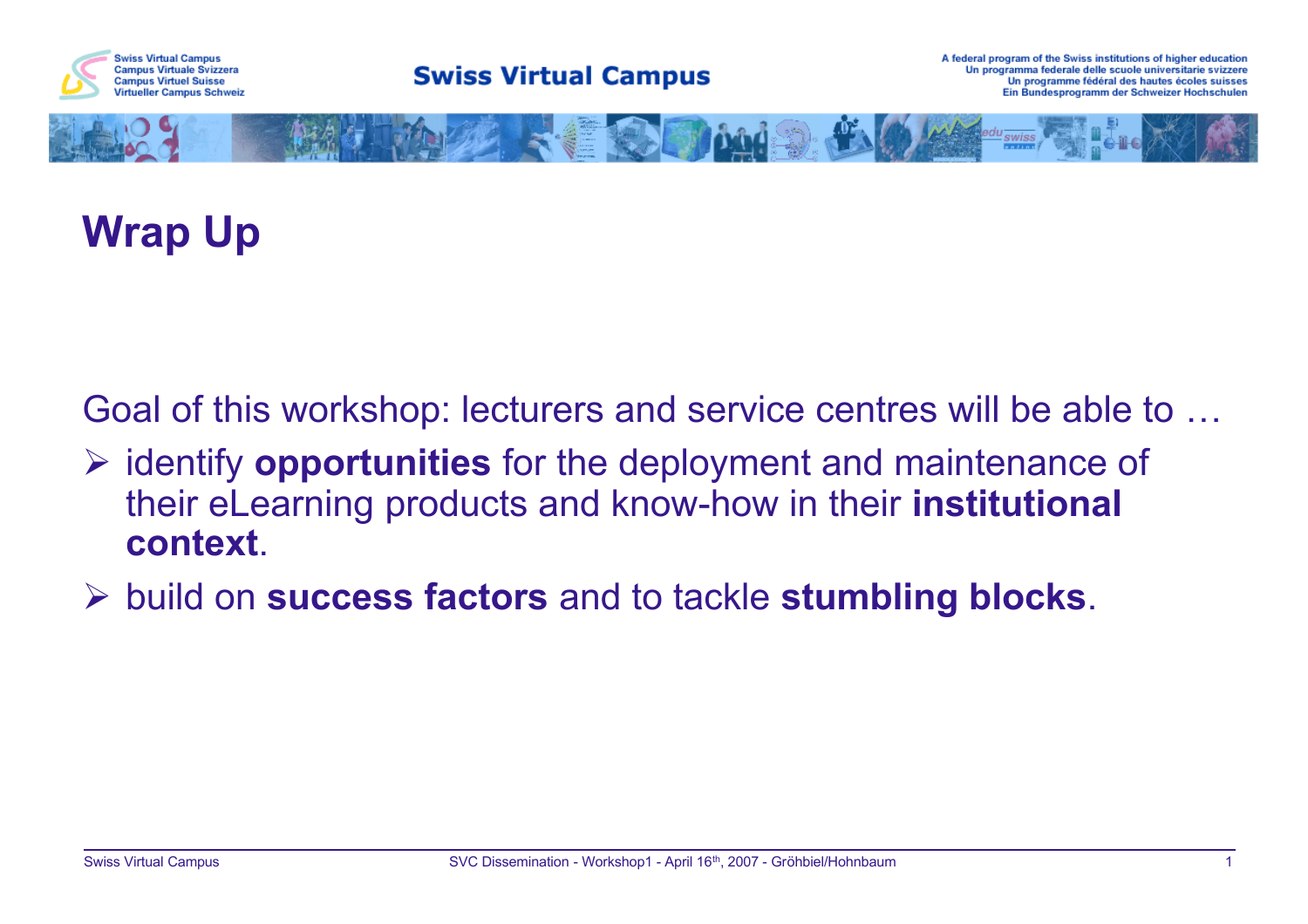



### **Reflexion**

Opportunities, success factors, stumbling blocks:

- 1. Joining and developing networks?
- 2. Partnership with editors?
- 3. Continuing education?
- 4. Organizational factors?
- 5. Legal issues?
- 6. Description of product?

### Open questions?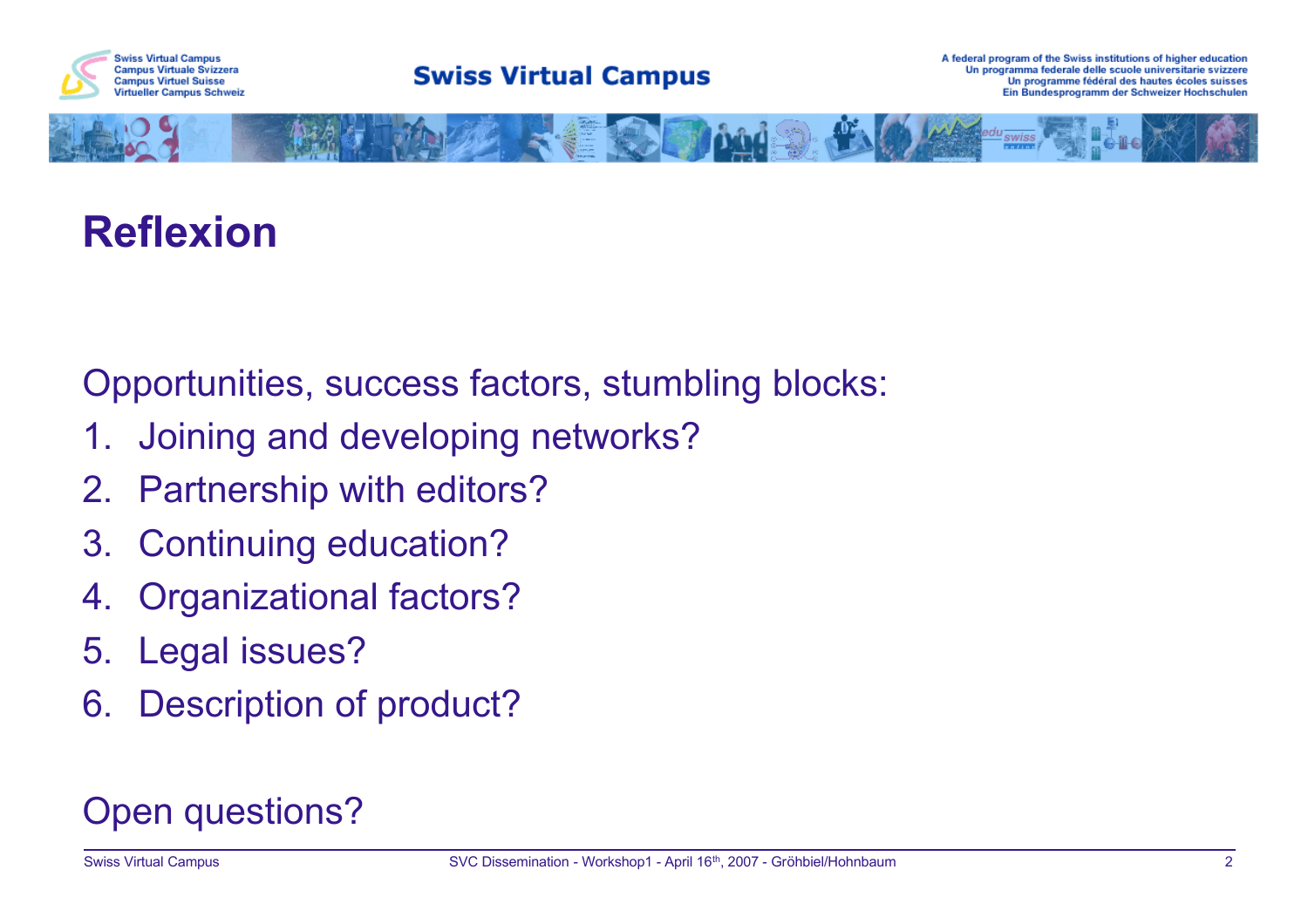



# **Wrap Up I**

### Opportunities in institutional context

- $\triangleright$  Networks: existing networks
- $\triangleright$  Partnership with editors: marketing support
- $\triangleright$  Continuing education: support for further use within own institution
- $\triangleright$  Legal: support by internal service units or editors
- $\triangleright$  Organizational factors: constant support by service units
- $\triangleright$  Product profiles: present our products and services to other institutions/networks, foster international exchange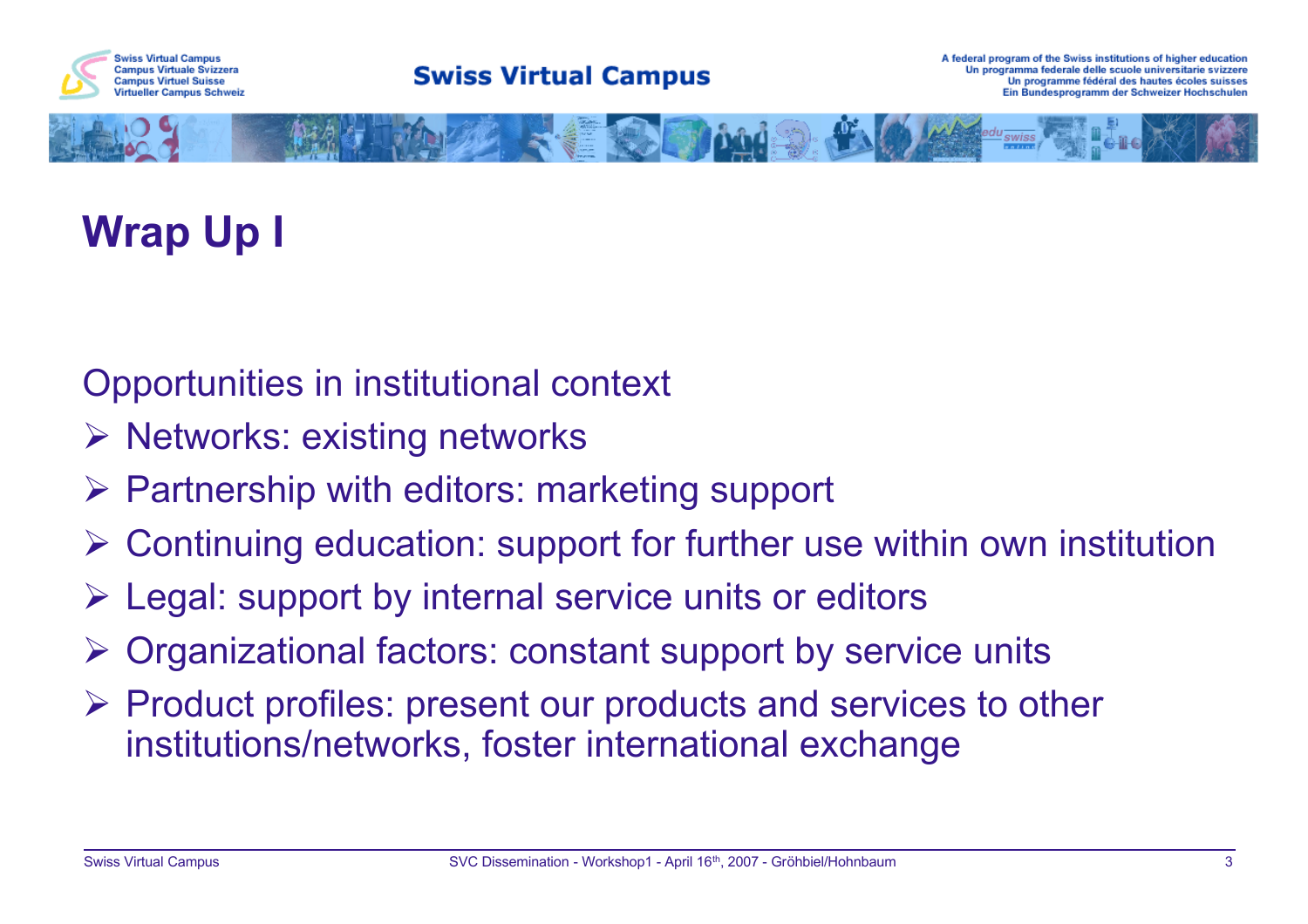



# **Wrap Up II**

#### Success factors

- $\triangleright$  Networks: build on existing networks, technical compatibility
- $\triangleright$  Partnership with editors: stand-alone products
- Continuing education: systematic market research
- $\triangleright$  Legal: copyright clearance, clear copyright conditions
- Organizational factors: perspective of "working mode" instead of project
- $\triangleright$  Product profiles: systematic description, embedded in repository (SWITCH pilot)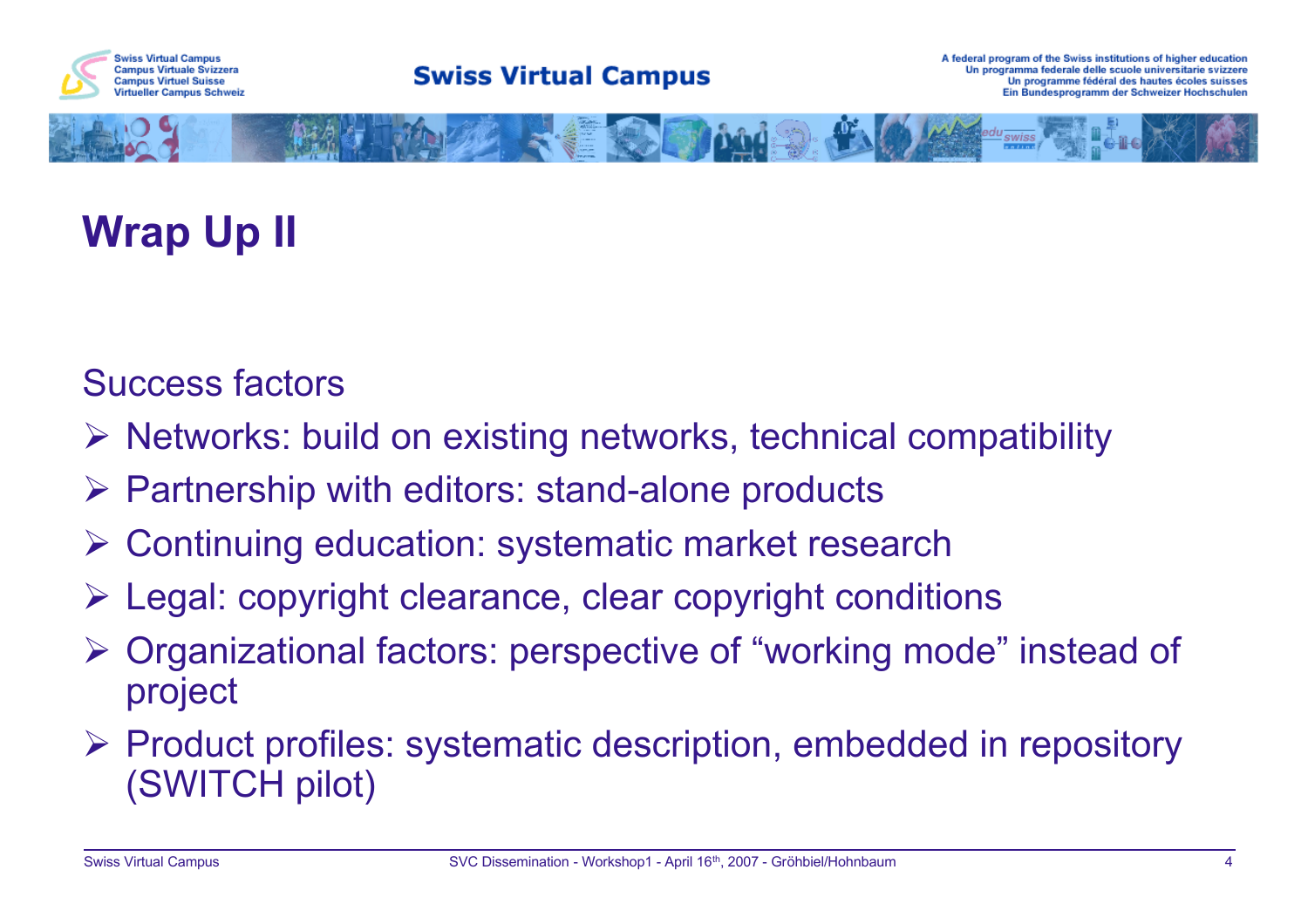



# **Wrap Up III**

### Stumbling blocks

- $\triangleright$  Networks: lacking contacts
- $\triangleright$  Partnership with editors: little finance support, very specific demand
- Continuing education: different target groups! Different organization form
- Legal: CC not yet confirmed in Switzerland
- Organizational factors: lacking interest/priority
- $\triangleright$  Product profiles: high requirement towards systematic description ("lost in cyberspace")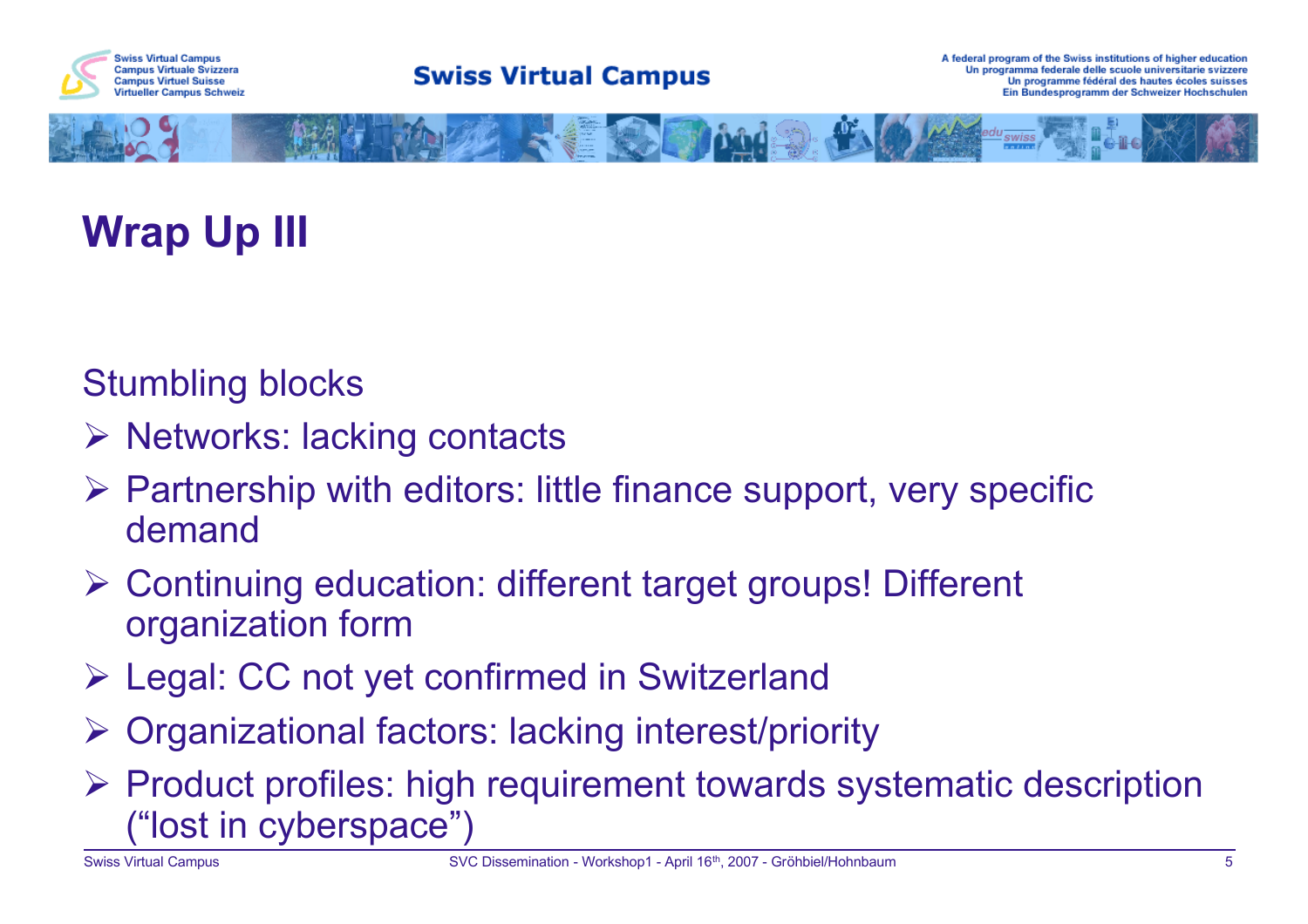



### **Next steps**

- $\triangleright$  You will receive presentations and "fact sheets"
- **► Online Feedback & Questions**
- Bilateral contacts (Need for support of information exchange?)
- **Workshop II** on June 14th 2007 in Berne
- $\triangleright$  Preparation for Public Event
- **Public Event** on Monday, October 15th 2007
- **Further networking** supported
	- $\triangleright$  by SVC (until summer 2008?)
	- $\triangleright$  By SWITCH (after autumn 2007 repository pilot)